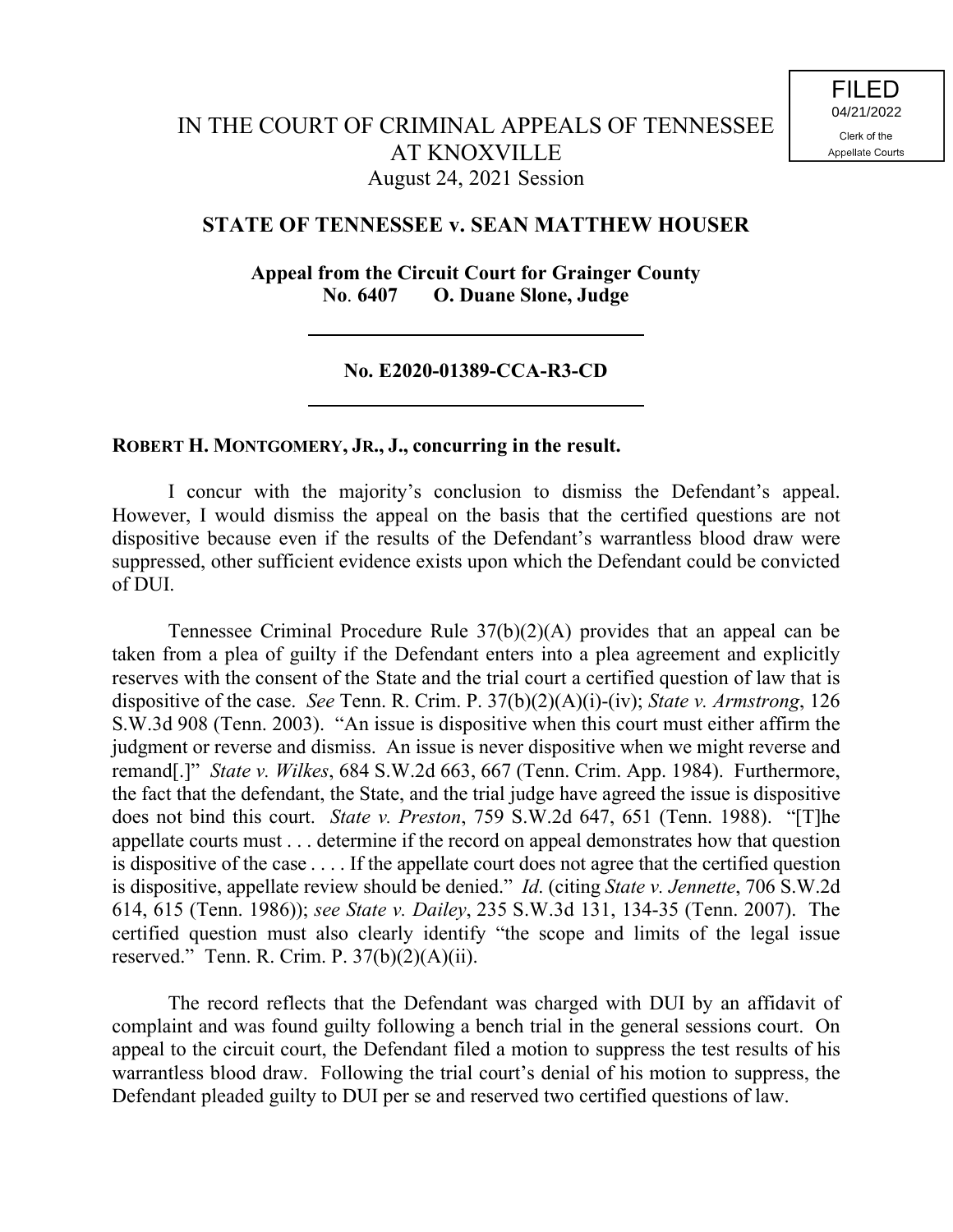Even though the Defendant pleaded guilty to DUI per se, he was charged in the affidavit of complaint with a single count of DUI without specification of the mode of committing the offense, which also included DUI by intoxication. DUI per se and DUI by intoxication are not separate offenses but are alternative means of committing DUI. *See State v. Riley Christopher Wilburn*, --- S.W.3d ---, ---, No. M2020-00130-CCA-R3-CD, 2021 WL 2554209, at \*5 (Tenn. Crim. App. June 22, 2021) (holding that DUI by intoxication and DUI per se are alternative modes of committing the offense of DUI, not separate offenses, and may be included in the same count of a charging instrument and that juror unanimity as to the particular mode or modes of committing the offense are not required), *perm. app. denied* (Tenn. Oct. 13, 2021). Thus, the trier of fact could have convicted the Defendant of DUI based on either mode of committing the offense: DUI per se or DUI by intoxication.<sup>1</sup>

In my view, the certified questions are not dispositive of the outcome of the case because even if the Defendant's blood test result were suppressed, other evidence exists upon which the State could rely at trial to show that the Defendant committed the offense of DUI. Agent Reed testified that the Defendant drove on a straight stretch of road, struck a curb, and damaged the car's tires. Agent Reed asked the Defendant to perform a series of field sobriety tests, and Agent Reed concluded from the Defendant's performance that the Defendant drove while intoxicated. Also, Agent Reed and another officer smelled the odor of "an intoxicating beverage" and found an open alcoholic beverage container in the car. *See State v. Maegan Davis*, No. W2017-02145-CCA-R3-CD, 2018 WL 3409678, at \*6 (Tenn. Crim. App. July 12, 2018) (holding that a certified question was not dispositive of the defendant's DUI charge because the State could proceed on a charge of DUI based on the arresting officer's observations that the defendant's speech was "slurred" and that she had trouble walking); *State v. Anne Elizabeth Cushing*, No. E2015-00462-CCA-R3- CD, 2016 WL 1069294, at \*4 (Tenn. Crim. App. Mar. 18, 2016) (holding that "the denial of a motion to suppress a blood alcohol test is not necessarily dispositive of the case when sufficient evidence exists that is independent of the test result") (internal quotations omitted).

 $\overline{\phantom{a}}$ 

<sup>&</sup>lt;sup>1</sup> Certified question cases exist in which the two modes of committing DUI were indicted in separate counts, but the certified question on appeal involved only one count. *See e.g. State v. Davis*, 484 S.W.3d 138, 142 (Tenn. 2016) (defendant was charged with two alternative counts of DUI, defendant pleaded guilty to one count of DUI, and the State dismissed the remaining count); *State v. Smith*, 484 S.W.3d 393, 399 (Tenn. 2016) (defendant was charged with two alternative counts of DUI and defendant pleaded guilty to one count of DUI). However, in this case, the affidavit of complaint had only one DUI count, which included both modes of committing DUI.